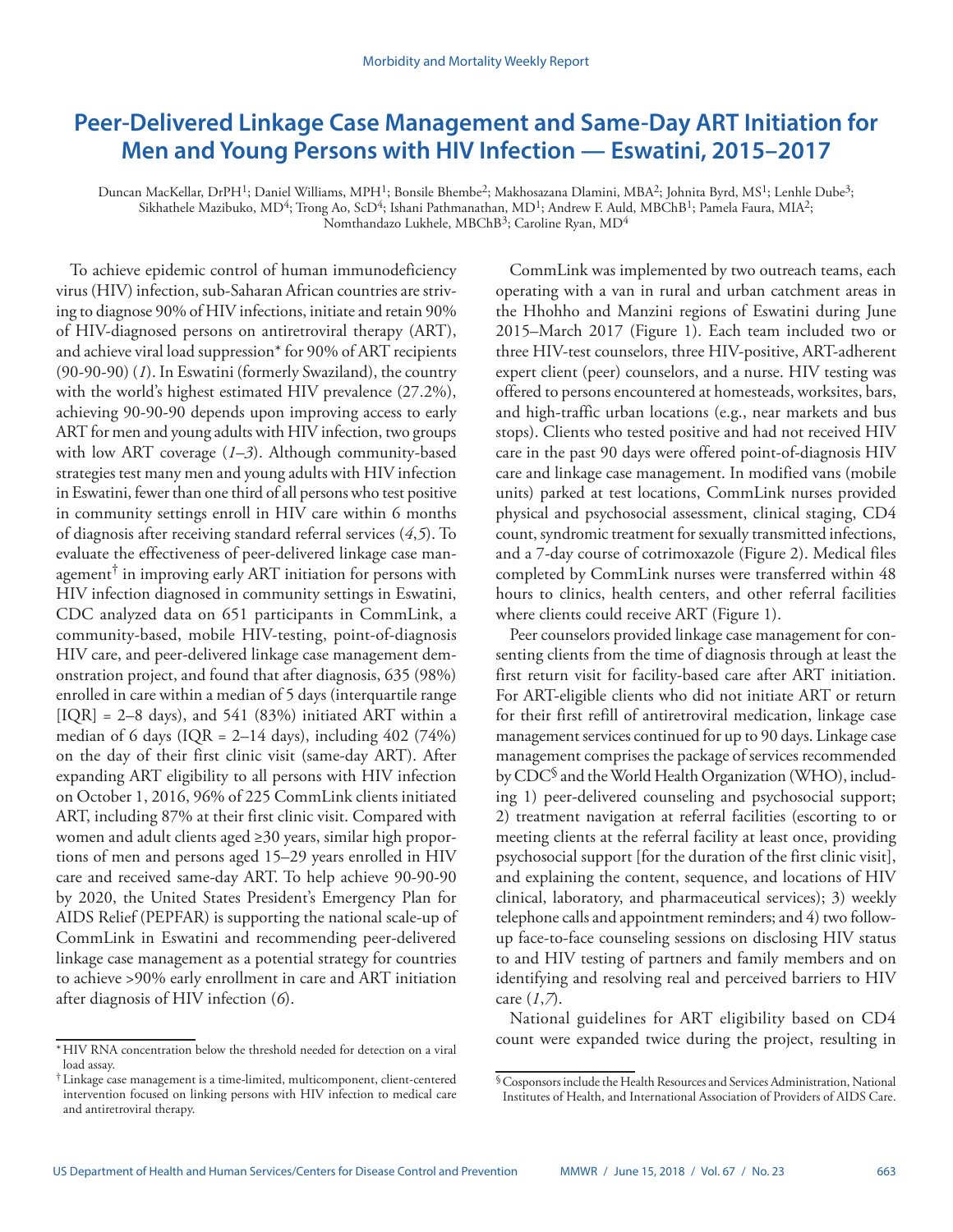#### Morbidity and Mortality Weekly Report



**FIGURE 1. CommLink\* catchment areas and referral HIV-care facilities — Eswatini,† June 2015–March 2017**

**Abbreviation:** HIV = human immunodeficiency virus.

\* CommLink is a community-based, mobile HIV-testing, point-of-diagnosis HIV care, and peer-delivered linkage case management demonstration project. † Formerly Swaziland.

the following three ART-eligibility periods: 1) June 2015– November 2015 (CD4 count <350/*µ*L); 2) December 2015– September 2016 (CD4 count <500/ $\mu$ L); and 3) October 2016–March 2017 (any CD4 count, Test and Start<sup>9</sup>). At referral facilities, same-day ART patients received a 14-day supply of antiretroviral medications and were instructed to return in 2 weeks to receive their baseline laboratory test results and their first 30-day antiretroviral refill. Information on receipt of facility-based clinical services, including ART, and associated dates of service were abstracted from patient health care cards.

Among 909 persons who tested HIV-positive during CommLink outreach events, 21 (2%) left the event before eligibility screening, and 163 (18%) were either currently in HIV care (90), requested a referral to a facility outside of the catchment area (33), or were ineligible for linkage case

management for other reasons, such as residence in another region or country (40). Among 725 eligible persons, 19 (2.6%) were aged <15 years and were excluded from analyses. Of 706 eligible persons aged ≥15 years, 651 (92%) participated in linkage case management and received services for a median of 42 days (IQR =  $24-66$  days).

Excluding weekly telephone contacts, >90% of clients in all demographic and diagnostic subgroups, including men, persons aged 15–29 years, participants from urban outreach events, and participants who had counselors of a different gender, received linkage case management services (Table). Although proportionally fewer male than female counselors documented weekly telephone contacts with their clients, male counselors contacted 236 (99.6%) of their 237 clients by phone at least three times.

From the date of diagnosis, 635 (98%) clients received HIV care at least once at a referral facility within a median of 5 days (IQR =  $2-8$  days), and 541 (83%) initiated ART within a

<sup>¶</sup>Provision of ART for all persons living with HIV. [http://www.who.int/hiv/pub/](http://www.who.int/hiv/pub/arv/arv-2016/en) [arv/arv-2016/en/](http://www.who.int/hiv/pub/arv/arv-2016/en).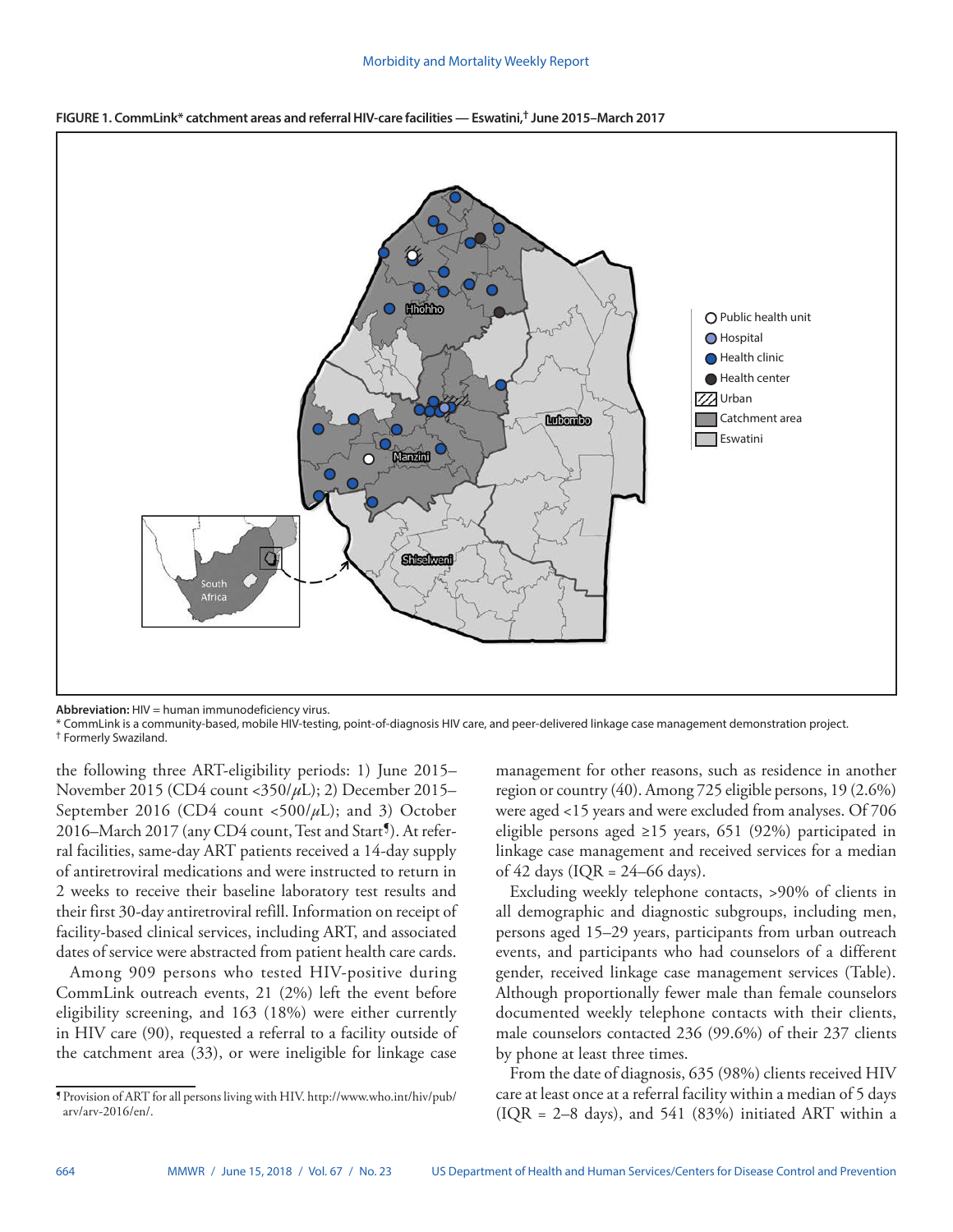

**FIGURE 2. CommLink\* outreach testing with point-of-diagnosis HIV-care services — Eswatini,† June 2015–March 2017**

**Abbreviation:** HIV = human immunodeficiency virus.

\* CommLink is a community-based, mobile HIV-testing, point-of-diagnosis HIV care, and peer-delivered linkage case management demonstration project. † Formerly Swaziland.

median of 6 days (IQR =  $2-14$  days), including 402 (74%) on the day of their first clinic visit (Table). As ART eligibility increased from a required CD4 count <350/*µ*L to Test and Start, the percentage of all clients initiated on ART increased from 66% to 96%, the percentage of clients initiated on ART who received same day ART increased from 62% to 87%, and, among 361 clients with newly diagnosed HIV infection, the median CD4 count at ART initiation increased from 313/*µ*L  $(IQR = 203/\mu L - 422/\mu L)$  to  $454/\mu L (IQR = 264/\mu L - 598/\mu L)$ . Among 402 clients who initiated ART on the day of their first clinic visit, 379 (94%) returned to the facility at least once after ART initiation within a median of  $14$  days (IQR =  $14-15$  days).

Nearly all clients enrolled in facility-based HIV care, including men (97%), persons aged 15–29 years (97%), participants from urban (97%) and rural (98%) outreach events, and participants with counselors of the same or different gender (95%–99%). Compared with women and adult clients aged ≥30 years, similar high proportions of men and clients aged 15–29 years received same-day ART and returned to care after same-day ART initiation (Table).

#### **Discussion**

Among 651 persons with HIV infection participating in CommLink, a PEPFAR-funded, community-based, mobile HIV-testing, point-of-diagnosis HIV care, and peer-delivered linkage case management demonstration project in Eswatini, nearly all received recommended linkage services, and most enrolled in facility-based HIV care and initiated ART within a few days of the start of these services. During Test and Start, nearly all (96%) CommLink clients initiated ART, most (87%) on the day of their first clinic visit. CommLink findings of near universal early enrollment in HIV care and ART initiation stand in contrast to other studies in Eswatini and elsewhere in sub-Saharan Africa suggesting that only 26%–37% of persons provided standard referral services after HIV diagnosis in community settings enroll early in HIV care, and that many, particularly young adults, delay their enrollment in HIV care for years (*4*,*5*,*8*,*9*).

Early ART initiation after diagnosis is essential to prevent HIV-associated morbidity and mortality and HIV transmission to sexual partners and offspring (*10*). As ART guidelines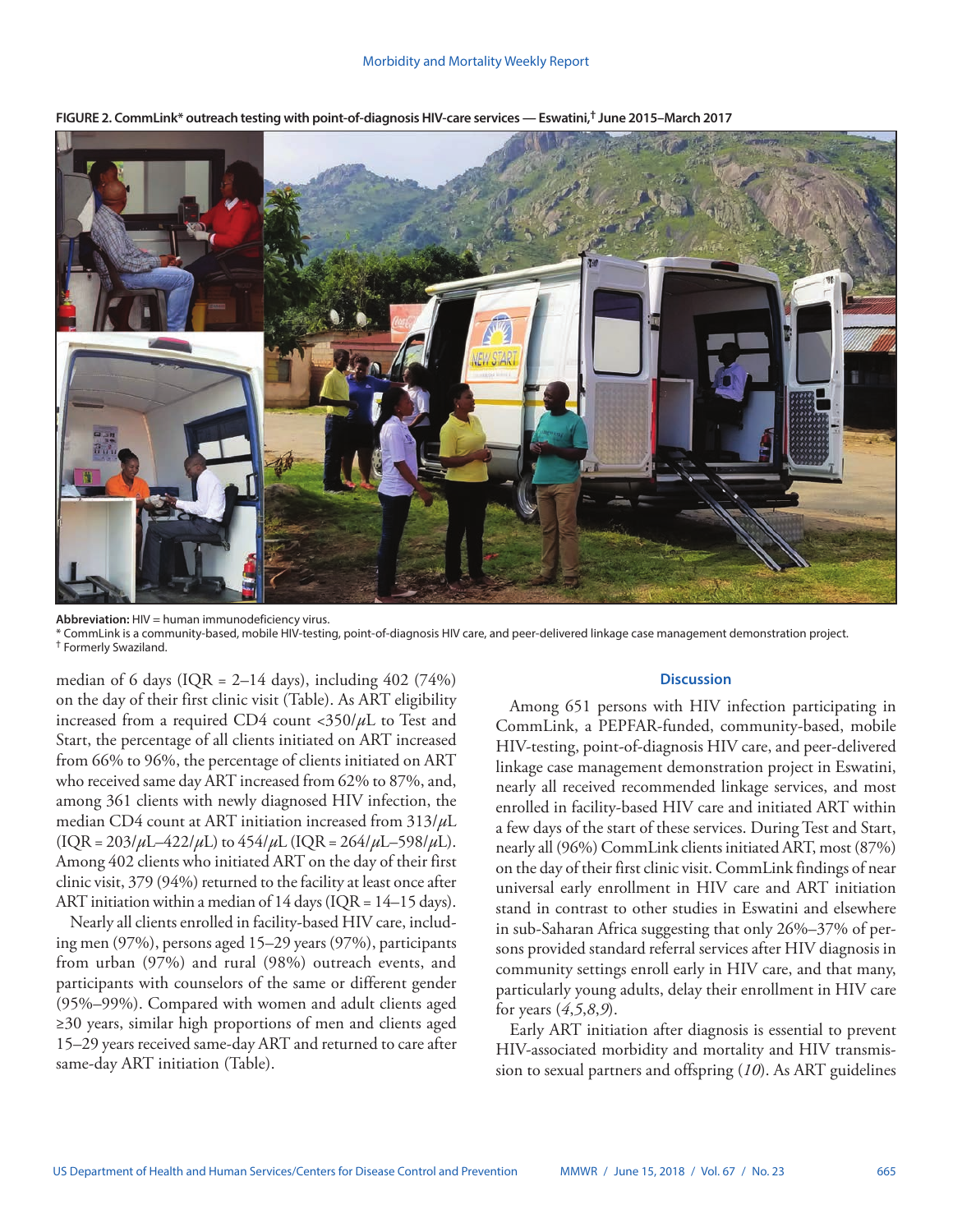**TABLE. Use of CommLink\* services and enrollment in HIV care and same-day ART initiation outcomes, by client and project characteristics — Eswatini,† June 2015–March 2017§**

| Characteristic                              | <b>CommLink</b><br>clients<br>no. (%) | <b>Mobile HIV</b><br>care <sup>1</sup><br>no. (%) | <b>Treatment</b><br>navigation**<br>no. (%) | Weekly<br>telephone<br>contact <sup>++</sup><br>no. (%) | Counseling<br>sessions <sup>§§</sup><br>no. (%) | <b>Enrolled in HIV</b><br>care <sup>11</sup><br>no. (%) | Initiated on<br>ART***<br>no. (%) | Same-day<br>ART <sup>†††</sup><br>no. (%) | Same-day ART<br>returned <sup>§§§</sup><br>no. (%) |
|---------------------------------------------|---------------------------------------|---------------------------------------------------|---------------------------------------------|---------------------------------------------------------|-------------------------------------------------|---------------------------------------------------------|-----------------------------------|-------------------------------------------|----------------------------------------------------|
| <b>Total</b>                                | 651 (100)                             | 629 (97)                                          | 621 (95)                                    | 553 (85)                                                | 608 (93)                                        | 635 (98)                                                | 541 (83)                          | 402 (74)                                  | 379 (94)                                           |
| Sex                                         |                                       |                                                   |                                             |                                                         |                                                 |                                                         |                                   |                                           |                                                    |
| Male                                        | 411 (63)                              | 397 (97)                                          | 393 (96)                                    | 351 (85)                                                | 383 (93)                                        | 399 (97)                                                | 346 (84)                          | 251 (73)                                  | 234 (93)                                           |
| Female                                      | 240 (37)                              | 232 (97)                                          | 228 (95)                                    | 202 (84)                                                | 225 (94)                                        | 236 (98)                                                | 195 (81)                          | 151(77)                                   | 145 (96)                                           |
| Age group (yrs)                             |                                       |                                                   |                                             |                                                         |                                                 |                                                         |                                   |                                           |                                                    |
| $15 - 24$                                   | 91 (14)                               | 86 (95)                                           | 84 (92)                                     | 74 (81)                                                 | 84 (92)                                         | 89 (98)                                                 | 72 (79)                           | 50 (69)                                   | 48 (96)                                            |
| $25 - 29$                                   | 149 (23)                              | 142 (95)                                          | 143 (96)                                    | 125 (84)                                                | 140 (94)                                        | 143 (96)                                                | 118 (79)                          | 89 (75)                                   | 84 (94)                                            |
| $30 - 34$                                   | 144(22)                               | 141 (98)                                          | 135 (94)                                    | 125 (87)                                                | 135 (94)                                        | 139 (97)                                                | 118 (82)                          | 91 (77)                                   | 88 (97)                                            |
| $35 - 44$                                   | 169 (26)                              | 166 (98)                                          | 163 (96)                                    | 144 (85)                                                | 160 (95)                                        | 167 (99)                                                | 145 (86)                          | 110(76)                                   | 100 (91)                                           |
| $\geq 45$                                   | 98 (15)                               | 94 (96)                                           | 96 (98)                                     | 85 (87)                                                 | 89 (91)                                         | 97 (99)                                                 | 88 (90)                           | 62 (70)                                   | 59 (95)                                            |
| <b>HIV diagnostic status</b>                |                                       |                                                   |                                             |                                                         |                                                 |                                                         |                                   |                                           |                                                    |
| <b>New</b>                                  | 443 (68)                              | 426 (96)                                          | 420 (95)                                    | 365 (82)                                                | 414 (93)                                        | 429 (97)                                                | 361 (81)                          | 261(72)                                   | 246 (94)                                           |
| Prior, out-of-care <sup>¶11</sup>           | 208 (32)                              | 203 (98)                                          | 201 (97)                                    | 188 (90)                                                | 194 (93)                                        | 206 (99)                                                | 180 (87)                          | 141 (78)                                  | 133 (94)                                           |
| ART-eligibility period****                  |                                       |                                                   |                                             |                                                         |                                                 |                                                         |                                   |                                           |                                                    |
| Jun 2015-Nov 2015<br>$(CD4 < 350/\mu L)$    | 137(21)                               | 123 (90)                                          | 119 (87)                                    | 102(74)                                                 | 115 (84)                                        | 127 (93)                                                | 90(66)                            | 56 (62)                                   | 53 (95)                                            |
| Dec 2015-Sep 2016<br>$(CD4 \leq 500/\mu L)$ | 289 (44)                              | 285 (99)                                          | 281 (97)                                    | 248 (86)                                                | 273 (94)                                        | 285 (99)                                                | 234 (81)                          | 158 (68)                                  | 148 (94)                                           |
| Oct 2016-Mar 2017<br>(Test and Start)       | 225 (35)                              | 221 (98)                                          | 221 (98)                                    | 203 (90)                                                | 220 (98)                                        | 223 (99)                                                | 217 (96)                          | 188 (87)                                  | 178 (95)                                           |
| <b>Outreach setting</b>                     |                                       |                                                   |                                             |                                                         |                                                 |                                                         |                                   |                                           |                                                    |
| Urban                                       | 346 (53)                              | 340 (98)                                          | 329 (95)                                    | 289 (84)                                                | 323 (93)                                        | 337 (97)                                                | 275 (79)                          | 186 (68)                                  | 176 (95)                                           |
| Rural                                       | 305 (47)                              | 289 (95)                                          | 292 (96)                                    | 264(87)                                                 | 285 (93)                                        | 298 (98)                                                | 266 (87)                          | 216 (81)                                  | 203 (94)                                           |
| <b>Counselor-client dyads</b>               |                                       |                                                   |                                             |                                                         |                                                 |                                                         |                                   |                                           |                                                    |
| Female-male                                 | 261 (40)                              | 250 (96)                                          | 255 (98)                                    | 235 (90)                                                | 244 (93)                                        | 256 (98)                                                | 219 (84)                          | 159 (73)                                  | 149 (94)                                           |
| Female-female                               | 153 (24)                              | 146 (95)                                          | 145 (95)                                    | 139 (91)                                                | 145 (95)                                        | 150 (98)                                                | 121 (79)                          | 89 (74)                                   | 85 (96)                                            |
| Male-female                                 | 87(13)                                | 86 (99)                                           | 83 (95)                                     | 63 (72)                                                 | 80 (92)                                         | 86 (99)                                                 | 74 (85)                           | 62 (84)                                   | 60 (97)                                            |
| Male-male                                   | 150(23)                               | 147 (98)                                          | 138 (92)                                    | 116(77)                                                 | 139 (93)                                        | 143 (95)                                                | 127 (85)                          | 92 (72)                                   | 85 (92)                                            |

**Abbreviations:** ART = antiretroviral therapy; HIV = human immunodeficiency virus; IQR = interquartile range; LCM = linkage case management.

\* CommLink is a community-based, mobile HIV-testing, point-of-diagnosis HIV care, and peer-delivered LCM demonstration project.

† Formerly Swaziland.

 $\frac{6}{5}$  Duration of CommLink services: median interval = 42 days, IQR = 24-66 days.

¶ Includes clinical assessment, CD4+ T-cell count/µL (CD4 count) testing, syndromic treatment for sexually transmitted infections, and cotrimoxazole preventive therapy provided by CommLink nurses at HIV diagnosis.

\*\* Client accompanied by CommLink peer counselor for the duration of at least the first HIV-care facility visit and received psychosocial support and informational counseling on the content and location of HIV clinical, laboratory, and pharmaceutical services.

†† Client spoke with peer counselor, on average, at least once per week for the duration of CommLink services.

<sup>§§</sup> Client received initial and at least two follow-up face-to-face counseling sessions focused on the importance of early enrollment in HIV care and ART, disclosure to and HIV testing of partners and family members, and identifying and resolving real and perceived barriers to enrollment or retention in HIV care.

¶¶Documentation on patient's health care card of receipt of HIV care services at least once at a standing fixed facility (clinic, health center, or hospital). Median interval from HIV diagnosis to enrollment in HIV care = 5 days (IQR =  $2-8$ ).

\*\*\* ART initiation among patients who met national eligibility guidelines is not provided because of observed variation in ART initiation practices across facilities attributed to 1) a Test and Start study conducted at multiple northern facilities and 2) facility-specific interpretation of expanding national treatment guidelines. Percentages are of all CommLink clients. Median interval from HIV diagnosis to ART initiation = 6 days (IQR = 2–14).

††† Initiated during the first facility visit. Typical practice is to provide a 14-day starter pack of antiretroviral medication. Percentages are of patients initiated on ART.  $$55$$  Returned for HIV care at the facility at least once after same-day ART initiation; median interval from ART initiation to return visit = 14 days (IQR = 14–15). The return visit was typically to receive baseline test results and the first 30-day antiretroviral medication refill. Percentages are of patients initiated on ART.

¶¶¶ Client reported a prior HIV diagnosis but not having received HIV care in >90 days.

\*\*\*\* Changes in national ART polices based on CD4 count; Test and Start = ART for all HIV-infected persons regardless of CD4 count.

were expanded in Eswatini, both the percentage of CommLink clients initiated on ART and the median CD4 count at ART initiation increased, suggesting programs that integrate community-based HIV testing with recommended linkage and same-day Test and Start services can help reduce late ART initiation and prevalence of advanced HIV disease (*10*).

As recommended by CDC and WHO, CommLink peerdelivered linkage case management services are initiated for all consenting clients at the point of diagnosis (*1*,*7*). Reactive linkage programs (those that require either referral forms or documentation of missed appointments to initiate followup) might miss important opportunities to provide timely and effective linkage services (*5*,*9*). As a proactive program, CommLink peer counselors initiate services at the time of diagnosis to build rapport, assess and understand individual circumstances, and use their personal experiences living with